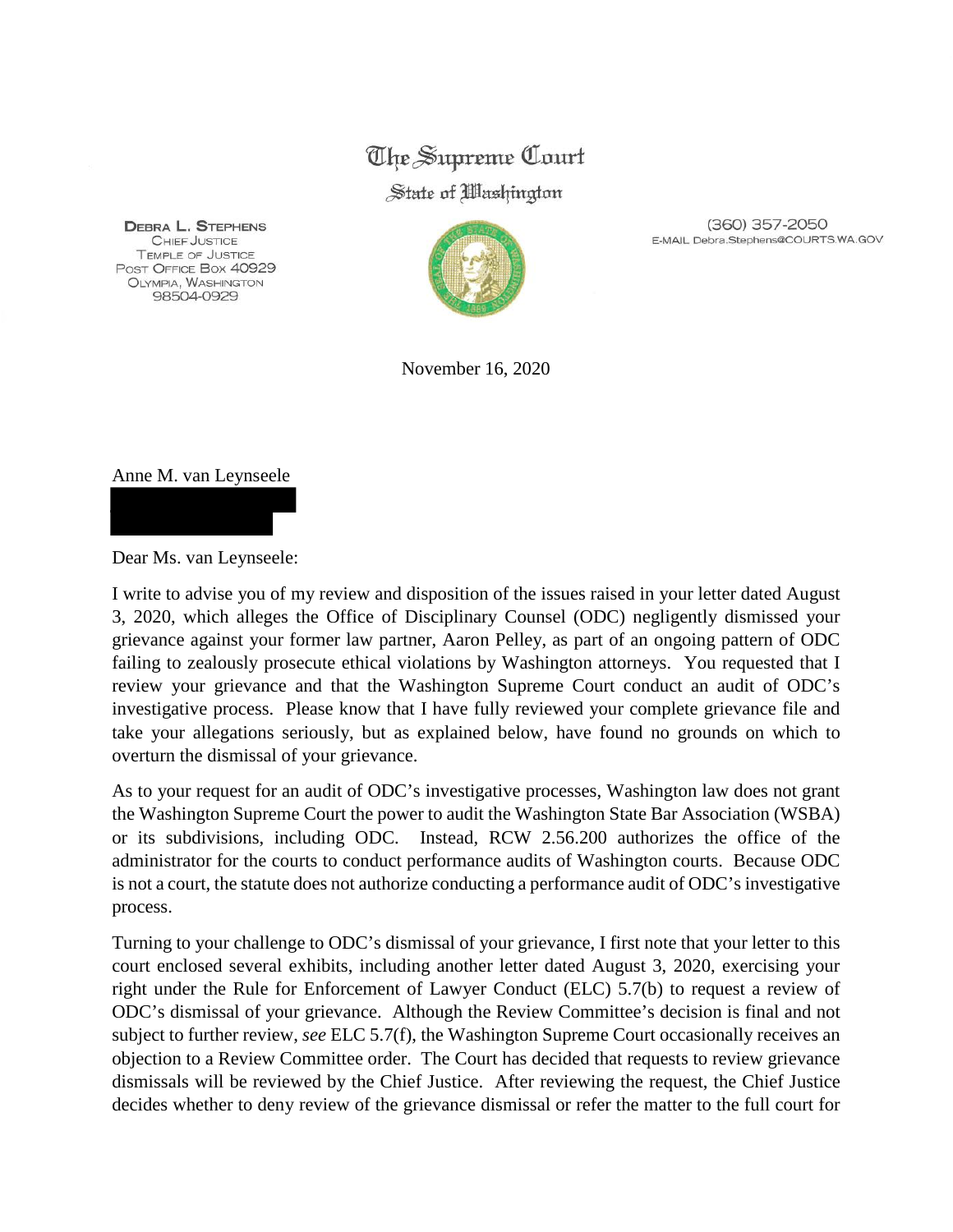consideration. To obtain review by the full court, the grievant must show that an ELC has not been followed or that there are extraordinary circumstances, clear error, or substantial injustice. On the other hand, if the OCD's actions were conducted according to this court's rules and there is no indication of extraordinary circumstance, clear error, or substantial injustice, the request will be denied and the grievant notified by letter.

For the sake of efficiency, I have treated your letter as an objection to the Review Committee's then-pending decision. I therefore allowed the Review Committee to complete its work before conducting my own independent review of your grievance. In the meantime, I requested ODC provide me with your complete grievance file, ODC File No. 18-00464.

As you know, the Review Committee affirmed ODC's dismissal of your grievance in a ruling dated October 14, 2020. In the weeks since, my office has reviewed the matter in full. For the reasons explained below, I have concluded that ODC's actions were conducted according to this court's rules and that there is no indication of extraordinary circumstances, clear error, or substantial injustice.

Your first argument is that ODC applied the wrong standard of proof. To prevail in a disciplinary hearing against an attorney accused of misconduct, disciplinary counsel must prove that misconduct by a "clear preponderance of the evidence." ELC 10.14(b). That standard of proof is higher than the "preponderance of the evidence" standard applicable in most civil proceedings. In its letter dismissing your grievance, ODC clearly explained that "insufficient evidence exists to prove unethical conduct by Mr. Pelley by a clear preponderance of the evidence in this matter." That is the correct standard, which ODC applied consistently.

Nevertheless, you maintain that ODC applied a criminal burden of proof in its discussion of your allegations that Mr. Pelley committed federal computer crimes, committed various acts of theft, and embezzled firm funds. But in that discussion, ODC clearly explained that "we do not believe we could meet our burden of proving the criminal allegations *by a clear preponderance of the evidence*." That ODC acknowledged the criminal nature of your allegations does not suggest ODC applied the criminal "beyond a reasonable doubt" standard of proof in its dismissal, particularly where ODC expressly stated otherwise.

You also suggest ODC inappropriately applied "a fact specific civil standard" to your civil allegations against Mr. Pelley. Again, there is no indication ODC applied the wrong standard in dismissing your grievance. You object specifically to ODC's lack of reliance on the findings contained in your interim award in arbitration against Mr. Pelley. But after Mr. Pelley challenged the legitimacy of the arbitration evidence, the King County Superior Court vacated the award and ordered a new hearing with a different arbitrator to re-evaluate that evidence, and you stipulated to vacating the award and then moved the case be dismissed with prejudice. Vacated findings of fact in dismissed civil proceedings are not binding on ODC, and ODC's apparent lack of reliance on those vacated findings does not demonstrate that it applied the wrong standard of proof or otherwise erred.

Second, you claim ODC abused its discretion in myriad ways, including by (1) conducting a biased and incomplete investigation, (2) misinterpreting the separation agreement between you and